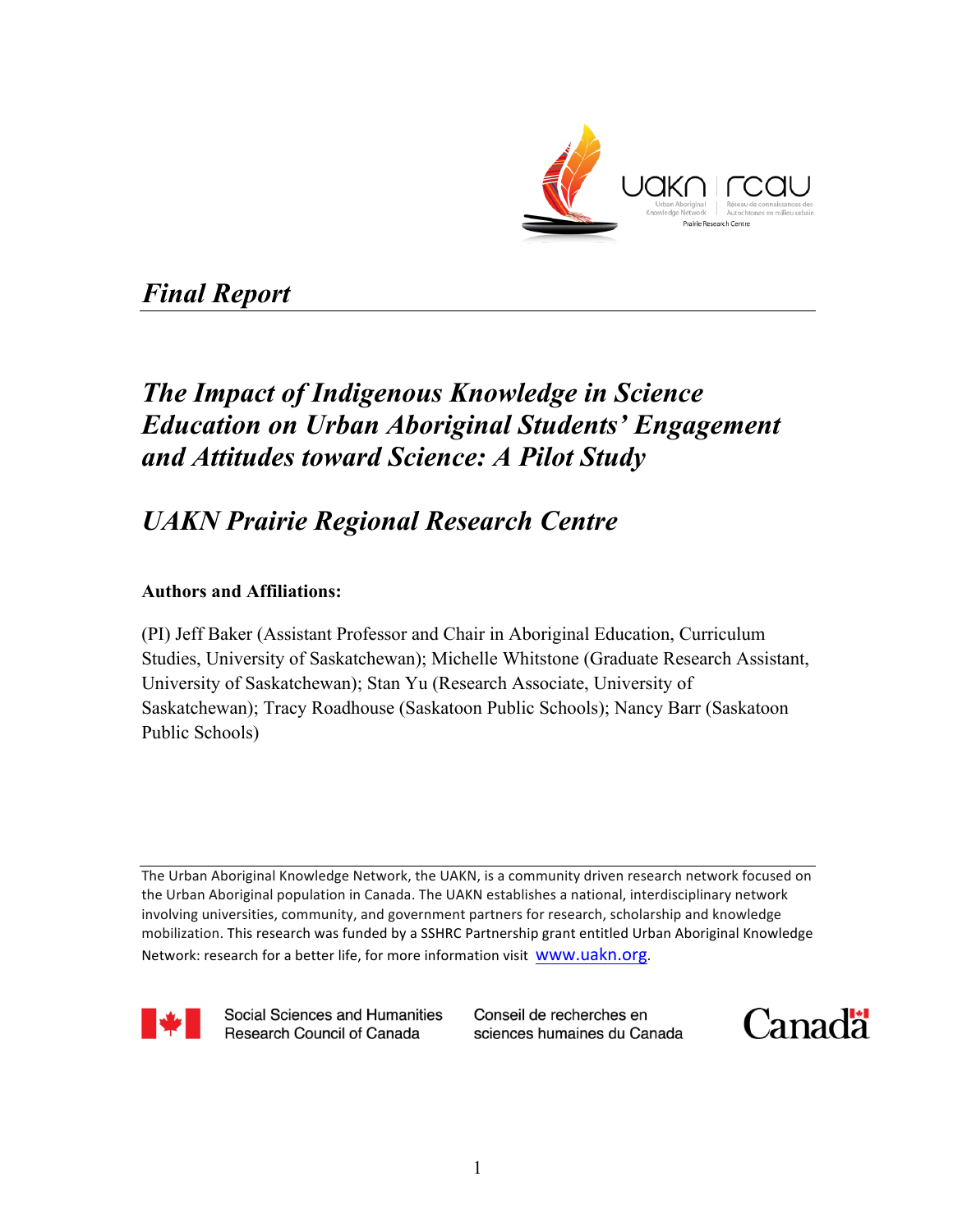August 28, 2016

#### **Abstract:**

This pilot study examined the impact of Indigenous knowledge (IK) in science education on urban Indigenous students' engagement with and attitudes toward science. The failure of schooling to meet Indigenous learners' needs in science means few Indigenous people pursue science careers, diminishing our capacity for economic development and decisionmaking regarding health, resource management, and education. This study was conducted in partnership with the University of Saskatchewan, Saskatoon Public Schools, Whitecap Dakota First Nation, and the Central Urban Métis Federation Inc. It involved two classes of mostly First Nations and Métis students (Grades 4/5 and 9) whose teachers were paired an elder or knowledge keeper to collaboratively develop and deliver a unit including IK. Pre- and post-unit evaluations (surveys, circles) and ongoing evaluations (conversations, classroom observations) were employed to collect data. Evidence was also collected on the effectiveness of collaborative work between teachers, elders, and knowledge keepers. Results include a notable increase in students' ability to connect science with Indigenous knowledge and recognition that learning IK is a new and valuable experience for many students that is worthy of further investigation. Lessons learned through this pilot have informed the design of a larger study including ten classes and teachers over a full year, providing professional development, and collecting data on achievement and identity.

### **Research Questions/ Objectives:**

This research sought to:

- Generate knowledge regarding processes (among teachers and Elders and/or knowledge keepers) designed to respectfully include Indigenous knowledge in science education.
- Collect evidence on how respectfully including Indigenous knowledge in science education impacts urban Aboriginal students' engagement and attitudes toward science.

### **Literature Review/ Conceptual Framework:**

Formal education has failed to meet the needs of most Indigenous learners, a situation even more pronounced in science education.<sup>1</sup> The literature on IK and science education has grown substantially since science and science education were identified as cultural phenomena in the 1980s (Maddock, 1981). Early work by Indigenous and non-Indigenous scholars acknowledged IK as scientific (Waldram, 1986), described science education as cultural assimilation for Indigenous learners, and suggested the development of curriculum and pedagogies that acknowledged Indigenous students' distinct worldviews (McIvor, 1995). Other research has shown that engagement and achievement

<sup>&</sup>lt;sup>1</sup> http://www.ccl-cca.ca/pdfs/LessonsInLearning/Feb-01-07-The-cultural-divide-in-science.pdf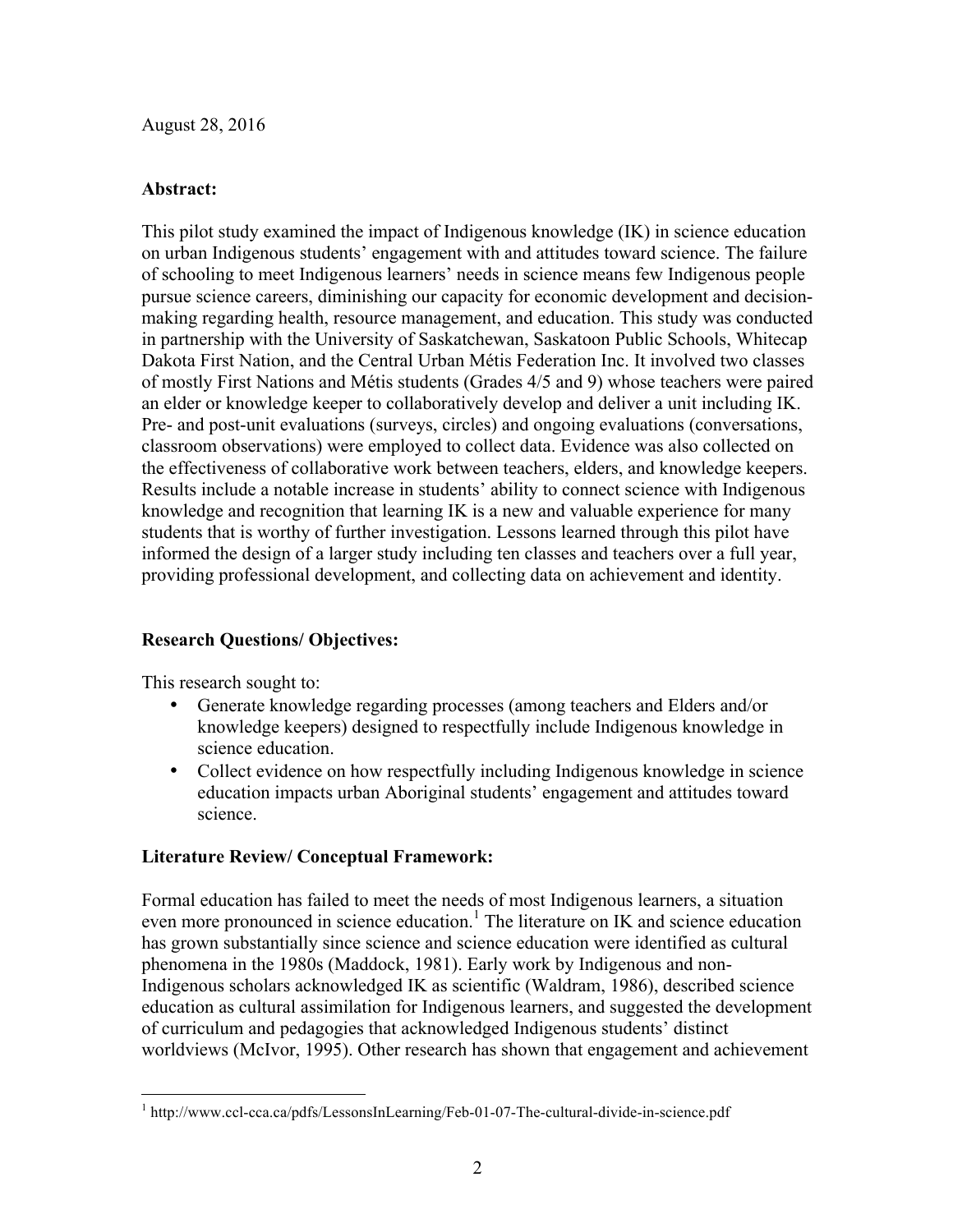improve for all students when their worldviews are reflected in what they are learning (Aikenhead & Elliott, 2010). The Saskatchewan Ministry of Education is working to address these recommendations (2010), and IK has recently been introduced to curricula across subject areas and grade levels.<sup>2</sup> Subsequently, the professional development of teachers to respectfully include IK in their teaching has arisen as a significant challenge. Recent work in professional development with post-secondary educators identified the need for foundational knowledge of Indigenous peoples, worldviews, and perspectives to minimize appropriative or simplistic add-on approaches to inclusion (Baker, Ewert-Bauer & Yu, 2013). Research with teachers on science education as a cross-cultural phenomenon introduced the idea of teachers as "culture brokers" who can help students bridge the cultures of Western and Indigenous science (Aikenhead, 2001). Indigenous scholars have also written on pedagogies for teaching IK in science education through their own understandings of "Indigenous science" (Cajete, 2000; Michell, 2007). More recently, the notion of "two-eyed seeing" has been introduced as a goal for Indigenous science education, helping all students to comprehend the natural world from both Indigenous and Euro-Western scientific perspectives (Hatchet et al., 2009). This research builds on prior foundational work of Saskatoon Public Schools, with concepts of "culture broker," "Indigenous science," and "two-eyed seeing" offering modalities for focusing this work, depending on the participants' positioning and preferences.

#### **Methodology:**

This research honoured Indigenous principles of relationality and holism and protocols were followed where appropriate (e.g., tobacco and gifts for Elders and knowledge keepers, food and smudging at community events). Relationship building between the teachers and Elders/knowledge keepers preceded unit development, and community partners provided guidance via an advisory committee. An Indigenous graduate student assistant was hired, providing an opportunity for a future Indigenous education researcher to gain valuable experience. Ethics approval was obtained from Saskatoon Public Schools and the University of Saskatchewan's Behavioural Research Ethics Board, and the research followed institutional and Indigenous protocols regarding anonymity, confidentiality, and intellectual property rights.

1. Participant recruitment and unit topic selection: Two participants were recruited who had completed relevant SPS Professional Development training and were teaching a second semester science class with a high percentage (i.e., more than 50) of Indigenous students. (September 2015)

2. Connecting Elders/knowledge keepers with teachers: The research team and community partners selected Elders and knowledge keepers (one for each teacher) who worked with teachers to develop the unit and work with students to the degree they were able. (October 2015)

3. Unit development: Six three-hour meetings were scheduled for the teacher, researchers, and Elder/knowledge keeper to develop units of 4–6 weeks in duration. Teacher release time was covered by SPS and Elders/knowledge keepers' remuneration

 <sup>2</sup> To view these renewed curriculum documents visit http://www.curriculum.gov.sk.ca/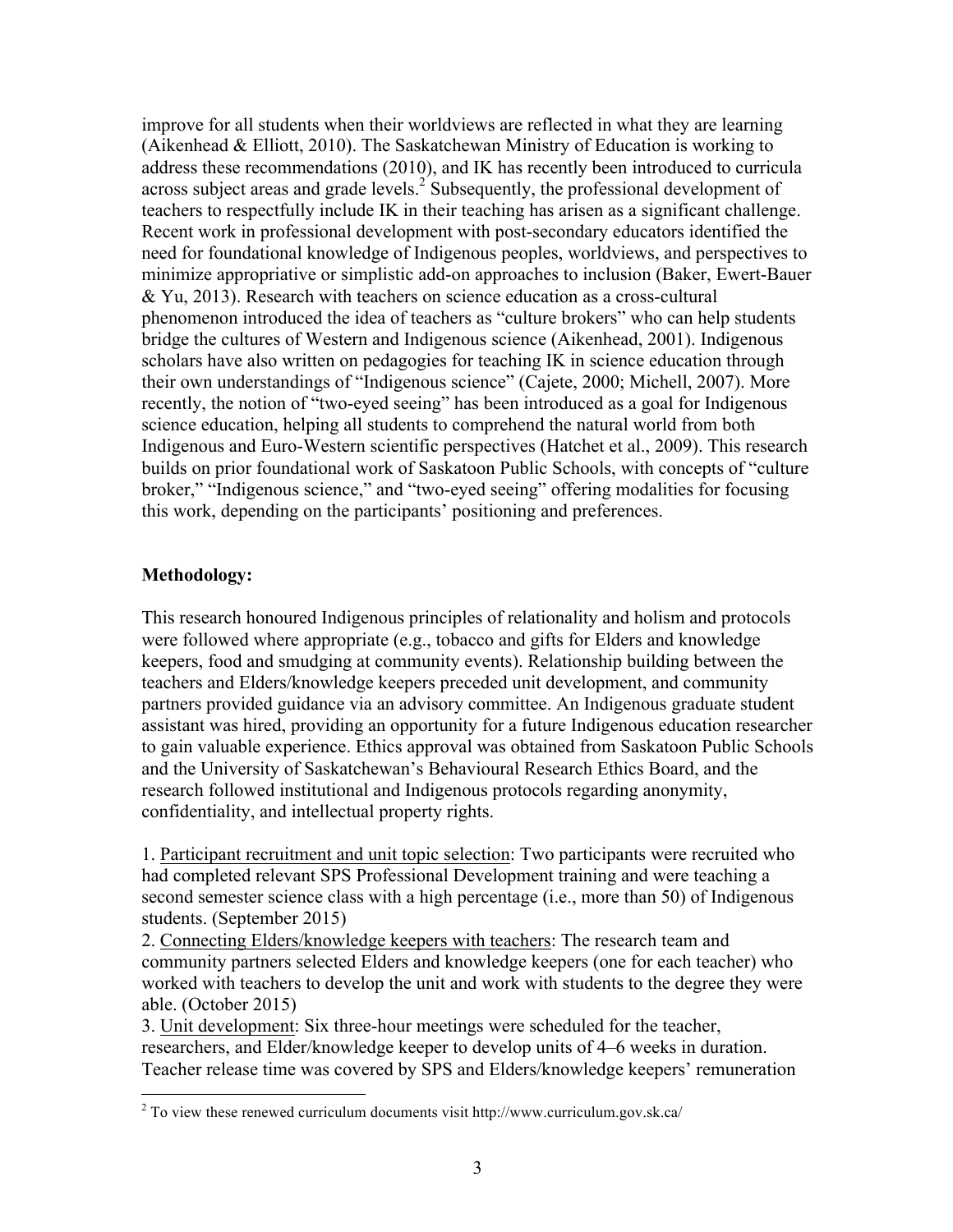by this grant. Indigenous learning approaches will be encouraged, including land-based, hands-on experiential learning and an emphasis on storytelling and Indigenous languages. (November 2015–January 2016)

4. Obtaining consent and student pre-survey: Teachers and researchers introduced the project to students and a meeting with parents was held to introduce the research, answer questions, and distribute and collect consent forms. Indigenous and non-Indigenous students were invited to participate (data was also collected regarding impacts on non-Indigenous students). Prior to the unit students were given a survey of Likert-scale and open-ended questions that assessed engagement and attitudes toward science. Prior to use the survey was be tested for clarity and ease of use with a peer group. (February 2016) 5. Teaching the unit, case study conversations, student observations, and student postsurvey: Teachers and Elders/knowledge keepers worked through the unit with students. Two students from each class were selected as case studies, and were engaged in weekly conversations with the researchers to collect data on their experiences. Classroom observations were also conducted. At the conclusion of the unit a similar post-survey was delivered to collect data on changes in engagement and attitudes toward science, as well as provide opportunities for self-reported changes in these attributes. (March-May 2016) 6. Survey and case study analysis and debrief conversations: Pre and post surveys were analyzed for impacts on students' engagement and attitudes toward science. Case study students (two from each class), teachers, and Elders/knowledge keepers participated in debriefing conversations, which focused on what worked, what didn't, how to improve, and critical incidents during the development and delivery of the unit. (June 2016)

#### **Research Findings:**

Our research was successful in providing an opportunity to test the process of having teachers and Elders/knowledge keepers work collaboratively to include IK in a science unit and to test a number of data collection methods. While few significant findings were apparent from this small study, that was not its intent. The experience of conducting this pilot research will significantly inform the design of the larger follow up study.

Surveys: Due to the small number of students in the participating classes  $(n=18)$  few statistically significant findings could be derived from the pre and post surveys. These include a notable increase in students' understanding of connections between Indigenous knowledge and science (+33%), an increase in male students' enjoyment of learning IK at school (+29%), and an increase in male students' interest in learning more about IK (+28%). The pre and post surveys will be revised for the larger study, where the larger data set should provide a greater number of significant findings.

Circles: Most Gr. 4/5 students shared very positive feelings about learning science and Indigenous knowledge, with some acknowledging the importance they placed on learning the knowledge of their ancestors. More nuanced responses were provided by the Gr. 9 students, who shared mixed feelings about learning science but more positive feelings about learning Indigenous knowledge. A few Gr. 9 students had good understandings of Indigenous knowledge although referred to it as something from the past rather than contemporarily relevant. One Gr. 9 student referred to racism and stereotyping as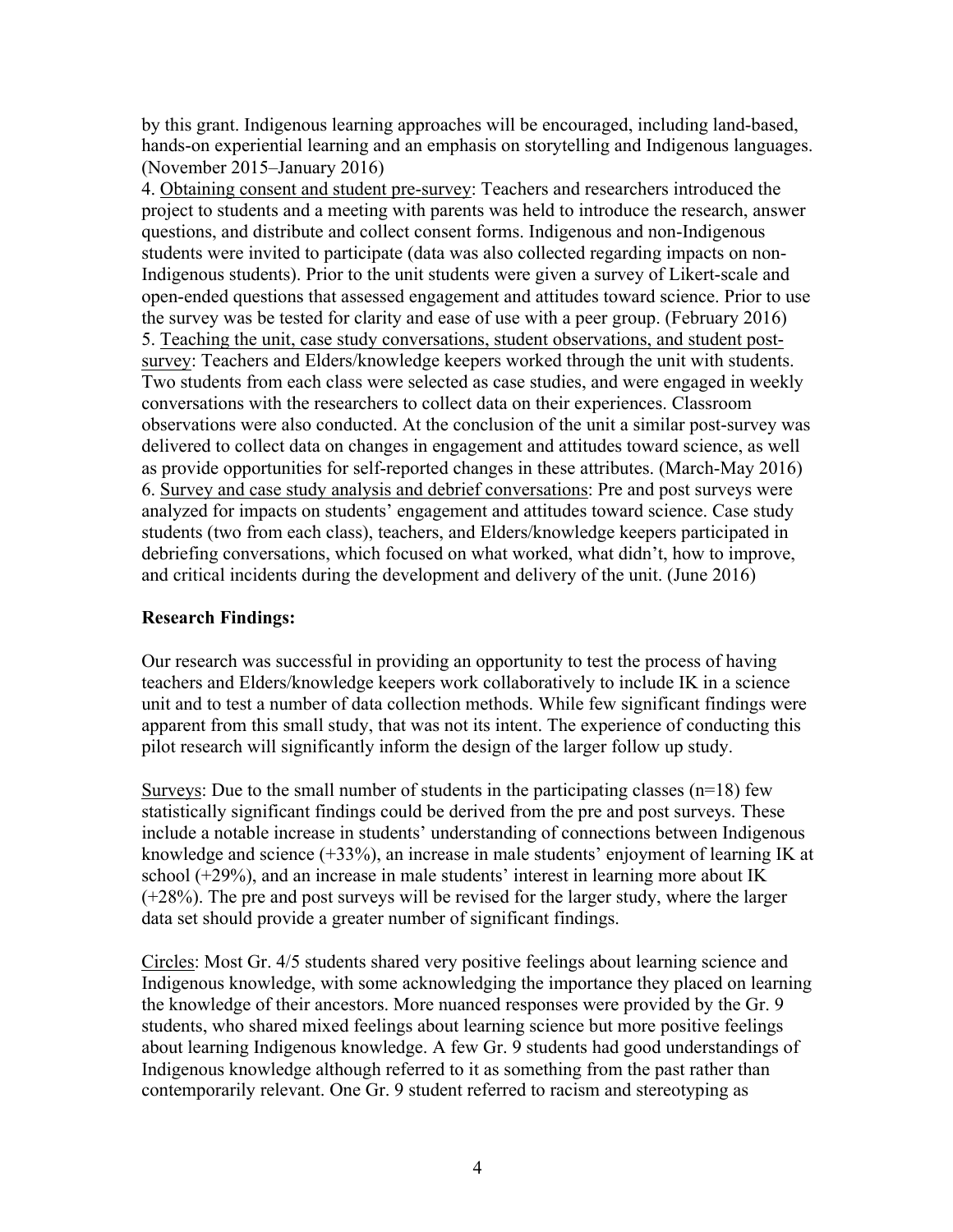preventing science and Indigenous knowledge from learning from each other. In the follow-up study these circles will be replaced with smaller circles of students identified by their teachers and the survey results.

Classroom Observations: Classroom observations found students exhibited a moderate to high level of engagement during the lessons pairing school science with IK. The Gr. 4/5 students tended to display a higher level of engagement during the lessons than Gr. 9 students. A highlight of the observations was the lesson on weaving for students in the Gr. 4/5 class, which generated a very high level of engagement.

Case Study Conversations: The case study conversations provided the most persuasive source of evidence from this study. The process of meeting weekly with two students in each class allowed the researchers to develop relationships with the students and provided opportunities for students to check in on what they had been learning in their classes. One student indicated that the weekly conversations provided motivation to think about what was being taught throughout the week to prepare for the weekly conversations. (All names are pseudonyms).

Kal-el, a Gr. 4 student, was initially very interested in science but those feelings changed as he learned more about Indigenous knowledge: *I like science only a little bit now...because there's more things in Indigenous knowledge that I don't know than in science, because I've been learning science for a long time.* The newness of Indigenous knowledge and its connection to his ancestry were reflected on in other conversations: *Now that I know that it was Indigenous knowledge, I feel grateful and just want to keep on going on with that. Not like with science non-stop, I don't want to go with science non-stop but I would like to keep going with science, but I'd like to do it with Indigenous knowledge even more because it's in my blood n stuff.* 

For Jean, a Gr. 9 student, the unit influenced her connection to land and deepened her understandings of Indigenous knowledge: *I feel like I respect the earth more. Like I see the world differently since I've been in this class. Now when I look at an animal, I don't just think, an animal, it's a cat or it's a dog. I think that animal is here for a purpose, like my dog, he has a reason, there is a reason why he was brought to my front door step, there's a purpose why that happened.* She was also able to come to a deeper understanding of connections between Indigenous knowledge and science: *I'd say it brings a new perspective. I feel the way the earth has started.. I've heard the scientific way, and I've heard it the spiritual way... And they are both the same it's just the spiritual way is with different words and it sounds more, uh, meaningful to the people who are saying it. It's all the same story, it's all the same thing, it's just told different.* 

Melanie's (Gr. 5) understanding of Indigenous knowledge and science was focused on processes of schooling and routine: *They both can include circle time, you can read books about both of them, and people can read and talk about both of them.* When asked about connections between Indigenous knowledge and science at the unit's conclusion she stated: *There was Indigenous knowledge in our textbooks, like how the voyagers and the Indigenous peopled traveled on land and on water and like the animals, and how the weather is changing, like what Trapper Mike was talking about animal behaviour and how they acted weird when the weather was changing.*" Melanie shared how knowing that science and Indigenous knowledge can be connected made her more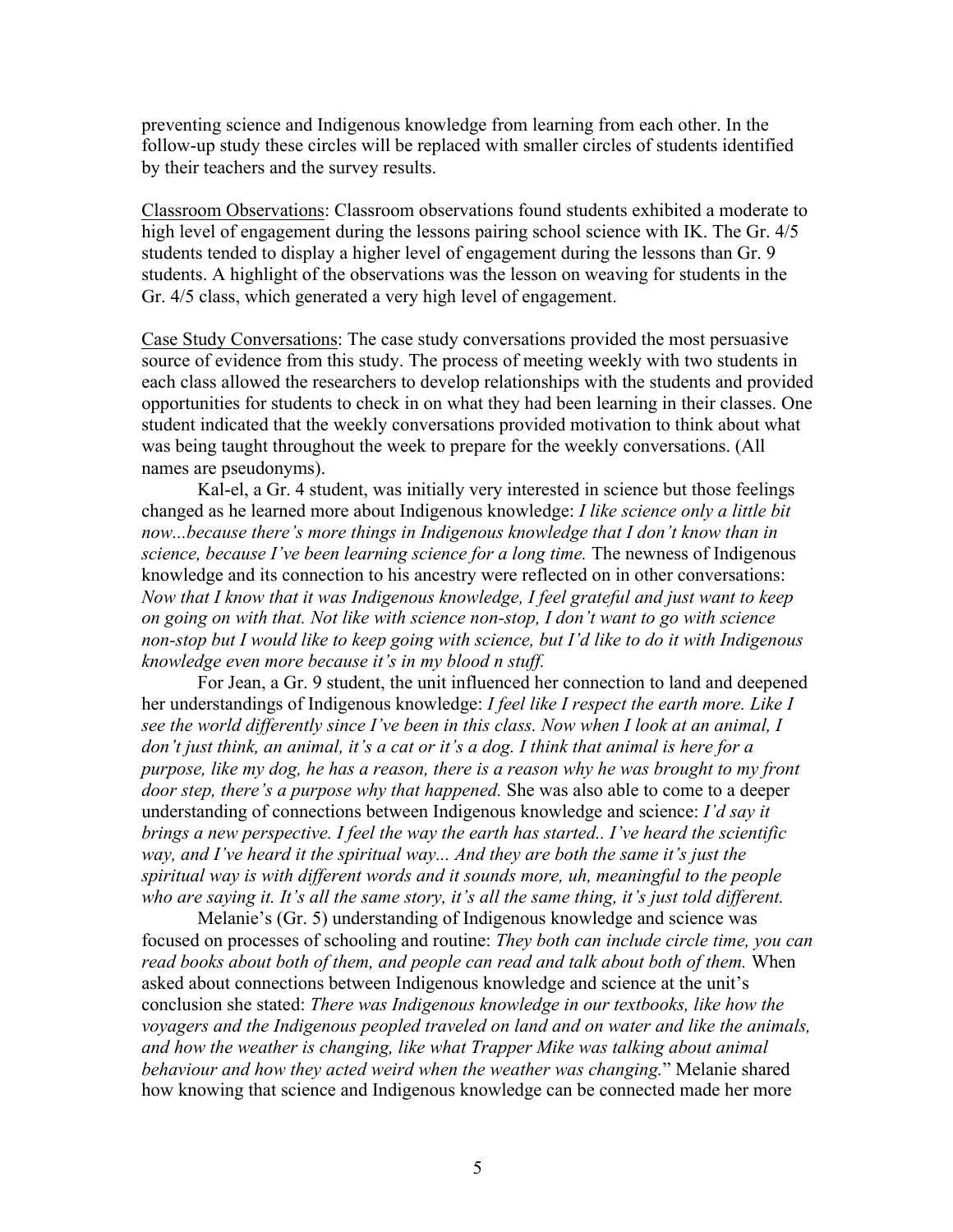excited about science. When asked what her favorite part of learning about science and Indigenous knowledge was she stated, *reading textbooks*, because she could connect to the stories, experiences and activities shared by elders.

During a final conversation with Darla (Gr. 9) she spoke about learning how science and Indigenous knowledge could share the same space: *It feels pretty cool. I didn't really know this before until Darlene came in and told us about her Dakota ways and told us her stories and like about the stars and everything in creation, that's kinda what made me start, kinda start to understand about how they could be compared and similar and connect.* When asked if that would make her more interested in science and Indigenous knowledge she replied: *I was always interested in Indigenous knowledge, the science part and my interest in science, ... is a new thing*.

#### Teacher and Elder/Knowledge Keeper Conversations:

Feedback from teachers, elders, and knowledge keepers was overwhelmingly positive. While some issues common to this work were raised (e.g., scheduling issues, health concerns, funding for additional speakers and land-based activities), all those involved found the process of working together to be valuable both personally and professionally, with one teacher finding a new personal elder in the process. Other comments derived from these conversations included; experienced teachers taking a mentorship role in this work, especially when elders are knowledge keepers are scarce; exploring the use of multi-disciplinary units (rather than science-only) to reflect the holism of Indigenous knowledge; the need for ongoing professional development opportunities; and a suggestion to move the end of the next project and community gathering to May to avoid the busyness of the end of school season.

#### **Knowledge Mobilization Activities:**

A community gathering was held on June  $23<sup>rd</sup>$  to share preliminary results from the research with teachers, students, parents, members of partner organizations, and other community members. A traditional meal was served to those in attendance and some student work was also showcased. Preliminary results were also shared at the Canadian Association of Studies in Indigenous Education portion of the Canadian Social Sciences and Education annual conference in Calgary, AB, and the Canadian Indigenous and Native Studies Association's annual meeting in Regina, SK. Copies of this report will be distributed to partner organizations, and an academic publication on this work will also be published and shared with our partners. This work will also significantly shape the design of a larger follow-up study that will include ten teachers and classes, involve four full days of professional development, and include impacts on student achievement and identity. With the assistance of a further grant from the Prairie Research Centre of the Urban Aboriginal Knowledge Network, we will be launching the next Phase of this research in September 2016.